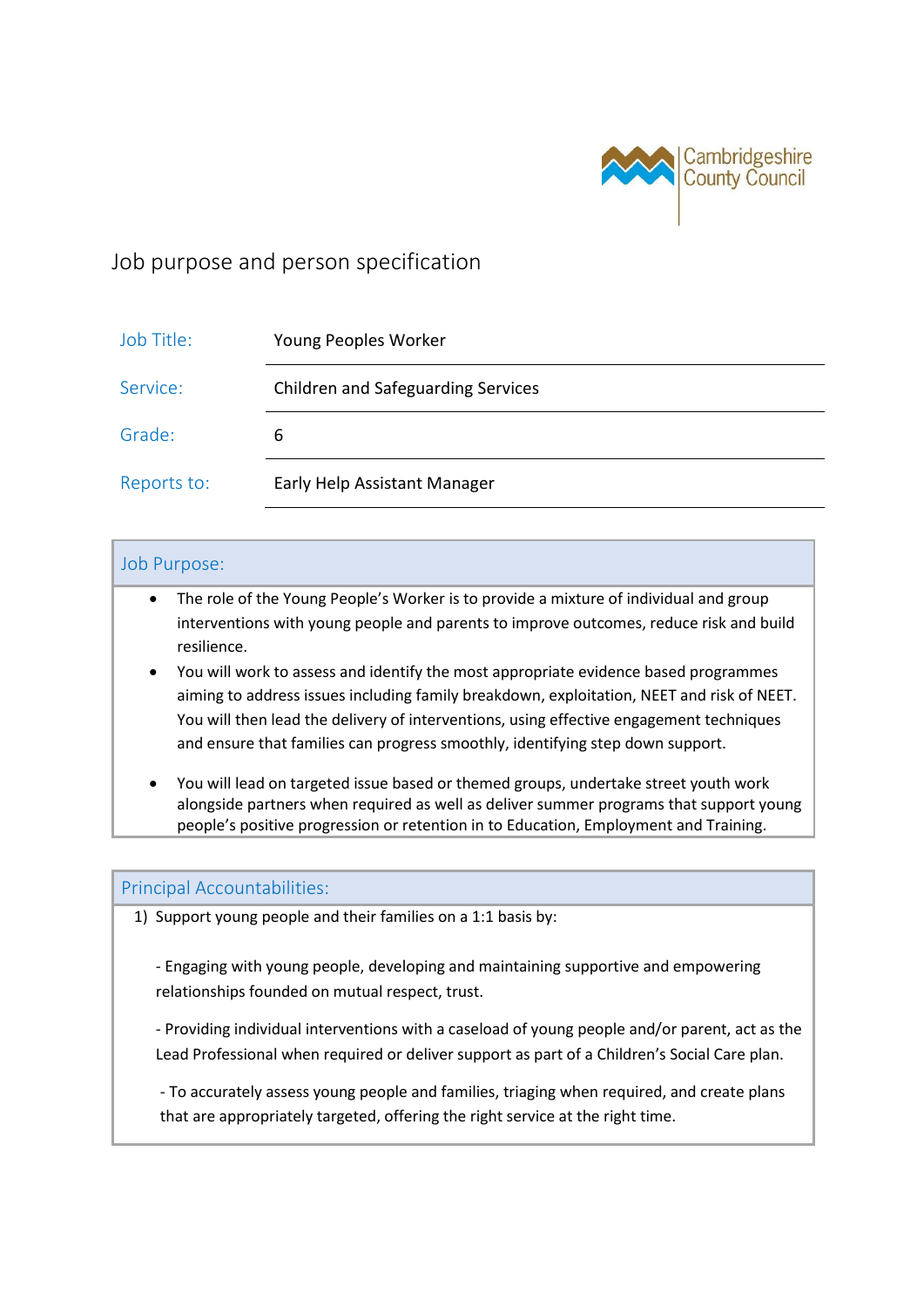- To act as the Early Help Lead Professional when appropriate. Participate in, and chair when required, TAF and professional meetings providing accurate and up to date information regarding work undertaken.

- To promote young people's voice and collaboration through feeding back on service delivery, influencing change and developing future services

2) Support the reduction of the cohort of young people who are NEET/unknown by:

-Pro-actively contributing to the Annual Activity Survey and the September Guarantee.

-Undertake specific NEET reduction work through 1 to 1 and group interventions focussing on vulnerable groups such as Children in Care, Care Leaver, teenage parents, those in the criminal justice system and those who have Special Educational Needs and Disabilities.

3) Deliver evidence based group work to challenging and vulnerable families that supports the development of family resilience, improved relationships and greater understanding of parenting teens by:

-Plan, deliver and evaluate targeted issue based or themed group work in various settings with young people that are youth led, creative, safe and engaging which also deliver positive outcomes against agreed actions.

-Respond to issues such as ASB, CSE and Criminal Exploitation through targeted youth work and programmes, supporting young people to access diversionary activities which reduce risky behaviours.

-Ensure that all aspects of projects, programmes or activities are delivered in safe and professional manner and have the ability in accordance with the project plan and the set objectives.

- Use creative and imaginative engagement techniques to support young people's attendance throughout delivery to maximise the impact of the activity

-To promote young people's voice and collaboration through feeding back on service delivery, influencing change and developing future services

4) Maintain up to date records:

-Ensure that recording is completed and that systems are up to date with young people's information including:- group work session notes, registers, accident / incident forms and evaluations as well as individual case notes, action plans and reviews according to practice standards.

- To assist in the day-to-day administrative duties as appropriate, and to produce written reports, and keep systems up to date.

5) Follow organisational processes and policies: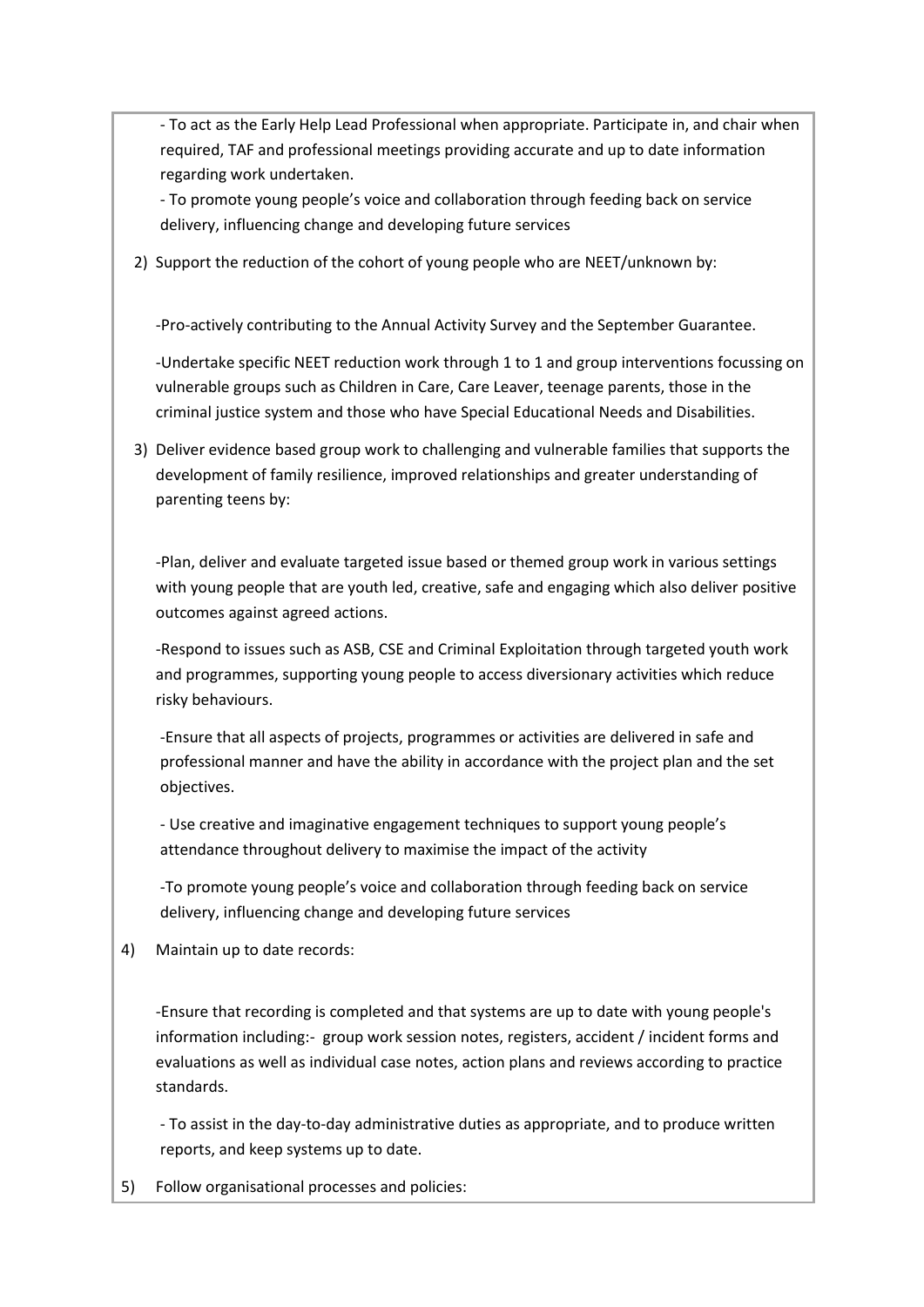-Be responsible for implementing organisational processes and policies such as health and safety, risk assessment, safeguarding, escalation and that these are recorded on relevant systems.

- Work independently with young people in a variety of locations including their homes, schools and community hubs, implementing Cambridgeshire County Council's lone working policy to safeguard both employees and young people.

6) Actively participate in & demonstrate a commitment to CPD opportunities and supervision:

-Actively participate in regular, peer and clinical supervision ensuring continual personal development as well as contributing to the development of the wider service.

- Keep up to date with information and professional development.
- Contribute to the development of effective systems.
- Access training and development opportunities.
- Contribute to the performance review and supervision process.
- Contribute to continuous improvement processes and quality standards.
- 7) Partnership working:

-Maintain close working partnerships with schools, colleges and other relevant agencies to share information and work in a systemic manner to support young people in the service.

8) Flexible approach to work:

-Work flexibly to meet the needs of the service including evenings & weekends when required.

## Job Knowledge, Skills & Experience:

#### **Minimum levels of qualifications and/or equivalent experience required for this job**

| <b>Qualifications Required</b>                                                                               | <b>Essential /desirable</b> |
|--------------------------------------------------------------------------------------------------------------|-----------------------------|
| A relevant qualification at level 3 or above                                                                 | Essential                   |
| Relevant professional qualification at level 4 or above (Youth Work,<br>Teaching, Social Work or equivalent) | Desirable                   |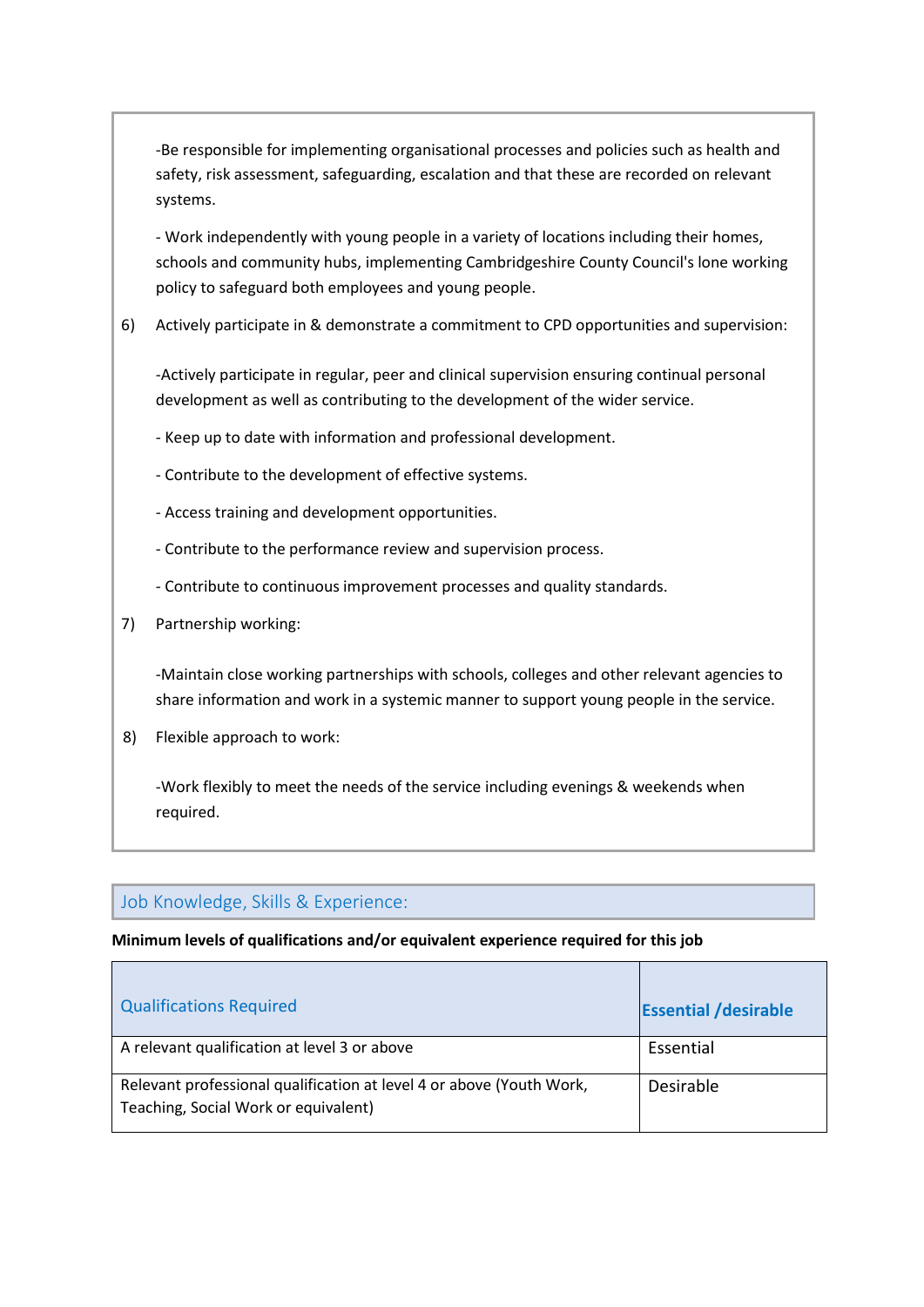|  | Minimum levels of knowledge, skills and experience required for this job |  |  |  |
|--|--------------------------------------------------------------------------|--|--|--|
|  |                                                                          |  |  |  |

| Knowledge & understanding                                                 | <b>Essential / describe</b> |  |
|---------------------------------------------------------------------------|-----------------------------|--|
| Knowledge and understanding of group work session planning including      |                             |  |
| learning styles and engagement approaches and how to secure high          | Essential                   |  |
| participation through publicity and marketing campaigns.                  |                             |  |
| Knowledge and understanding of the issues facing young people and         | Essential                   |  |
| parents of teenagers.                                                     |                             |  |
| Knowledge of relevant legislation in relation to safeguarding young       |                             |  |
| people. Knowledge of safeguarding, child protection and escalation        | Essential                   |  |
| procedures                                                                |                             |  |
| Knowledge of the services, activities and support available for young     | Essential                   |  |
| people within their communities.                                          |                             |  |
| Knowledge of how to support improved outcomes for young people            | Essential                   |  |
| through specific group interventions.                                     |                             |  |
| Knowledge of legislation relating to the raising of the participation age | Essential                   |  |
| and how this affects young people's choices post 16.                      |                             |  |
| Up to date knowledge of evidenced based group work, programmes and        | Desirable                   |  |
| project interventions that address risky adolescent behaviour.            |                             |  |
| Good understanding of evidence based parenting programmes.                | Desirable                   |  |

| <b>Skills and Abilities</b>                                                                                                                                                | <b>Essential / describe</b> |
|----------------------------------------------------------------------------------------------------------------------------------------------------------------------------|-----------------------------|
| Good communication skills with both young people, parents and carers,<br>partners and colleagues.                                                                          | Essential                   |
| Ability to organise, plan, deliver and evaluate projects, programmes and<br>activities within deadlines.                                                                   | Essential                   |
| Effective administration & ICT skills.                                                                                                                                     | Essential                   |
| The ability to write objective assessments and to complete accurate<br>triage as part of work with young people                                                            | Essential                   |
| The ability to chair multi agency meetings; work as part of a wider multi-<br>disciplinary team and to engage with a wide range of partnership<br>agencies.                | Essential                   |
| Ability to listen to, motivate and engage young people and parents<br>experiencing a wide range of issues in individual and group work learning<br>to support their needs. | Essential                   |
| Skills in evaluating practice and creating innovative approaches                                                                                                           | Desirable                   |